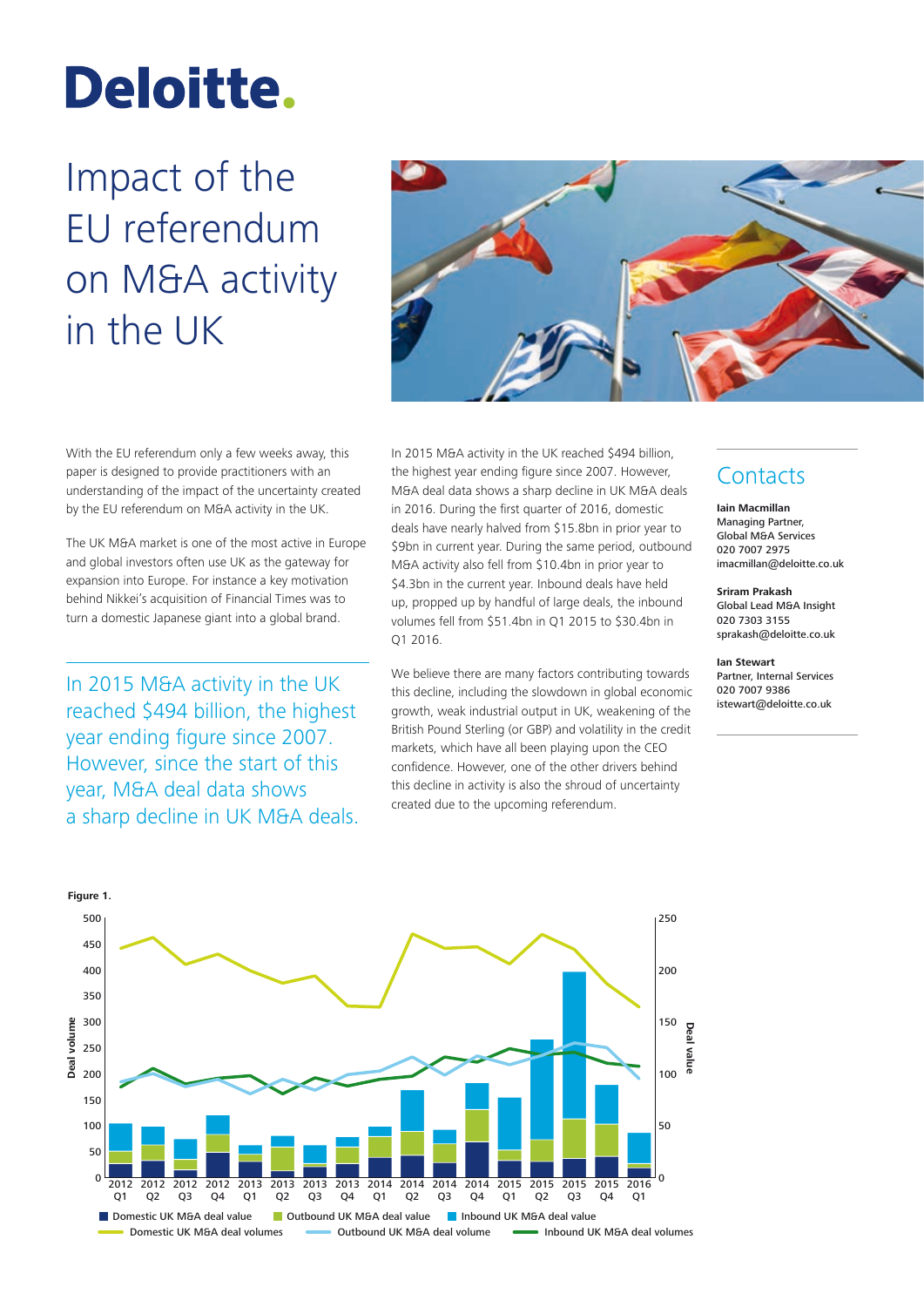#### **Impact in M&A markets – UK compared with Europe**

The data highlights a more pronounced decline in M&A activity in the UK than in the rest of the EU zone, suggesting Brexit fears are playing strongly in the minds of investors. For instance, when we compare Europe excluding UK, with the UK deal data, it seems the decline in UK deal activity both in volumes and values is more pronounced than in Europe. Deal values in Europe increased by 40% Q1 of 2016 compared to same period last year, however in UK it fell by 44% during the same period.

This also underpins concerns over UK's role in European M&A recovery, since historically UK tends to be the most active M&A market in Europe. For instance in 2015 UK contributed 40% to the total deal values activity in Europe, this has sharply declined this year to 23% in the first quarter of 2016.



**Figure 2. UK vs Europe (ex UK) deal volumes Figure 3. UK vs Europe (ex UK) disclosed deal value (\$bn)**

#### **Uncertainty is weighing heavily on investment and deal decisions**

Based on the Deloitte CFO survey from Q1 2016, support among the Chief Financial Officers of the UK's largest corporates for staying in the EU has risen. The survey suggest 75% of CFOs say that it is in the interests of UK business for the UK to remain in the European Union, up from 62% in the fourth quarter of 2015. Brexit worries seem to be behind a marked increase in CFO perceptions of financial and economic uncertainty. It now stands at levels last seen in early 2013, at the tail end of the euro crisis.

#### 95% 85% 75% 65% 55% 45% 2010 Q3 2012 Q1 2013 Q3 2015 Q1 2011 Q1 2012 Q3 2014 Q1 2015 Q3 2011 Q3 2013  $\Omega$ 1 2014 Q3 2016 Q1

**FIgure 4. Financial and economic uncertainty among CFOs**

% of CFOs who rate the level of external financial and economic uncertainty facing their business as above normal, high or very high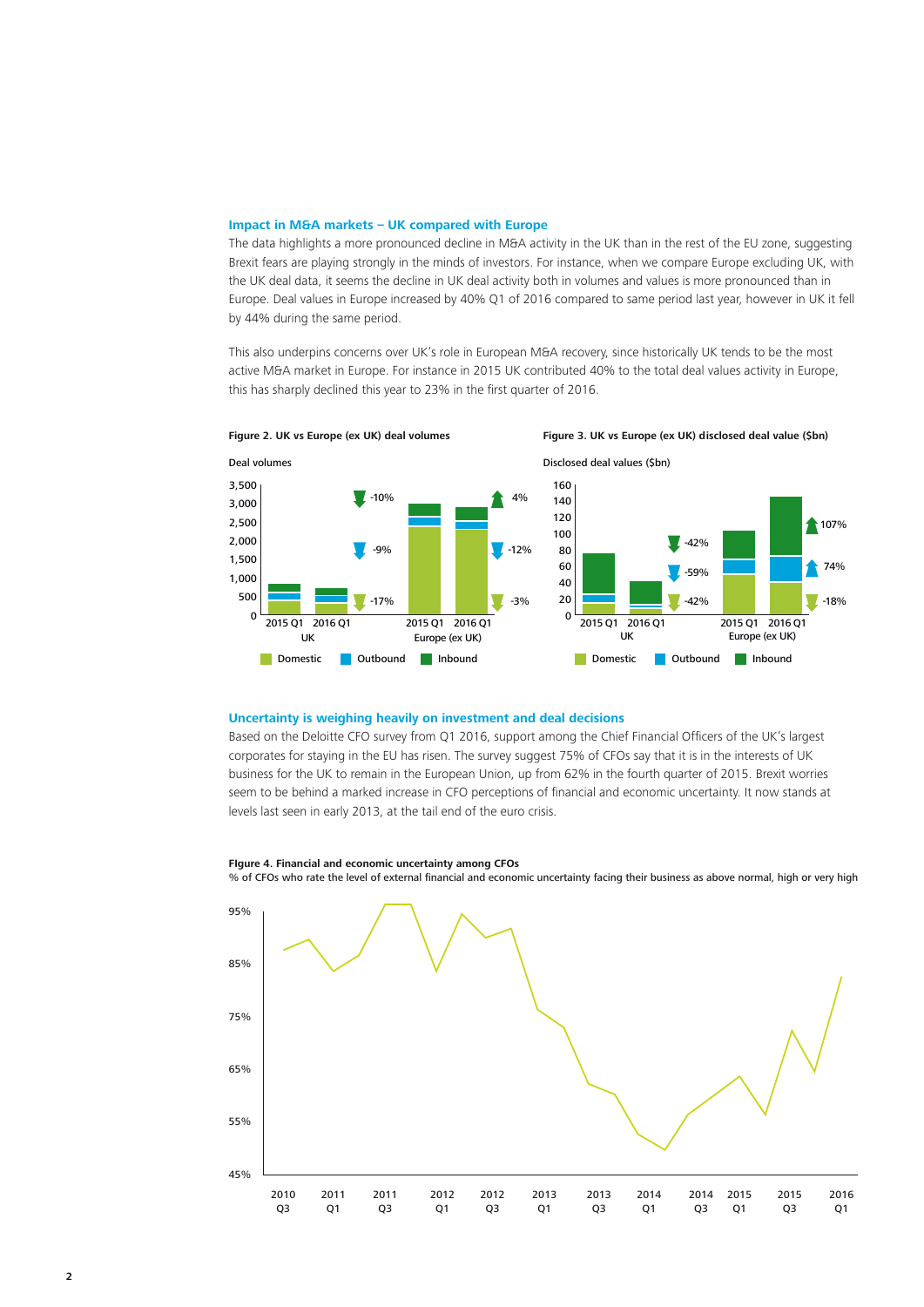#### **M&A activity during times of uncertainty**

The two recent events that mirror the current political uncertainty were the Scottish referendum (18 Sept 2014) and last year's UK general election (7 May 2015). In the months preceding the Scottish referendum, when the outcome of the referendum began to look more uncertain, deal values plunged. In sharp contrast, in the months before the general elections, deal activity continued unabated. This unusual pattern could be down to the fact, the polls were predicting a specific outcome for the general election, even though it proved to be wrong. On the other hand, the polls found the Scottish referendum too close to call, hence the level of uncertainty increased.

During the Scottish referendum, deals involving UK companies (acquirers or targets), announced deal value dropped by 45% from Q2, 2014 to Q3, 2014, while on the other hand in the months approaching the UK general elections, there was an increase of 71% from Q1, 2015 to Q2, 2015.

In the months leading to the EU referendum, markets have been experiencing a more pronounced dip in deal activity, suggesting this time around the uncertainty created by the situation is weighing more heavily on investment.

On frequent travels abroad, both clients and member firms regularly ask regarding the sentiment relating to Brexit and what to expect, should Britain decide to leave EU. We all have our views and there is no definite answer, however, it is clear from the data that the spectre of uncertainty has been weighing heavily on M&A and investment decisions in UK and should Britain vote to leave EU that period of uncertainty and corporate indecision may well prolong.

Iain Macmillan *Global M&A Leader*





Deal values in Europe increased by 40% Q1 of 2016 compared to same period last year, however in UK it fell by 44% during the same period.